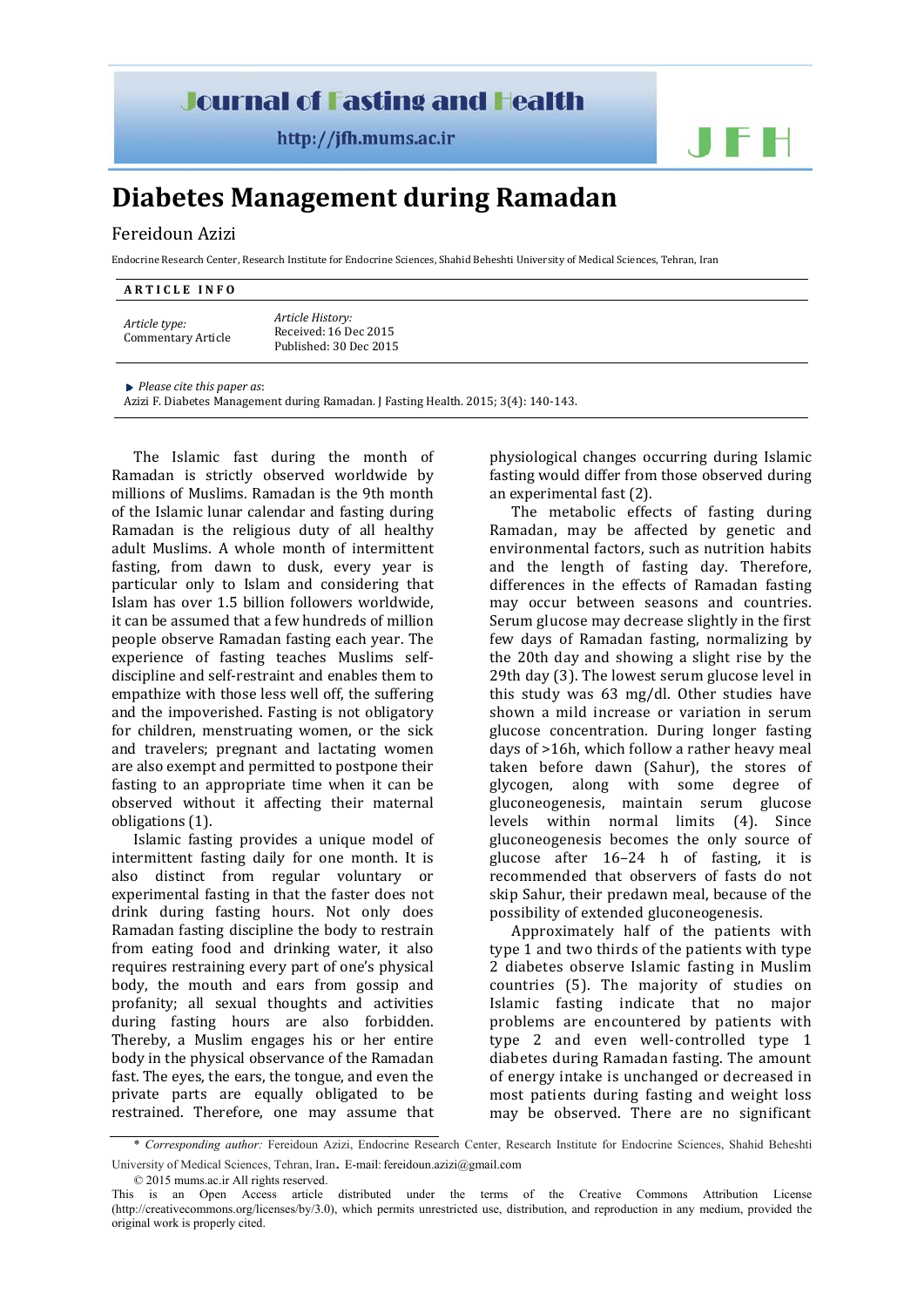changes in fasting plasma glucose (FPG), HbA1c, fructosamine, insulin and C-peptide levels during fasting, although some studies do show a trend towards better glycemic control while others indicate an increase in FPG and poor control of diabetes during this month of fasting (6, 7). Changes in FPG may occur due to the changes in body weight and exercise habits, amount and type of foods consumed. gorging after breaking of the fast, or<br>irregularity of medication compliance. irregularity of medication compliance. Although increases in total cholesterol levels have been reported, most patients with either type 1 or type 2 diabetes do not show significant changes in lipid profiles during Islamic fasting. In diabetic patients, serum<br>concentrations of blood urea nitrogen. concentrations of blood urea creatine, uric acid, alanine aminotransferase, aspartate aminotransferase, protein and albumin values show no significant changes during Ramadan fasting (8, 9). Although some reports do not show any increase in the rate of hypoglycemia, a study of 13 Muslim countries reported an increased frequency in the occurrence of severe hypoglycemic episodes in both type 1 and 2 diabetes patients during this month of fasting, in particular in those who had changed their dose of oral hypoglycemic agents or insulin or had modified their levels of physical activity (5).

articles concerned with recommen-dations of Ramadan and diabetes are based on expert opinion; as randomized controlled studies in regard to best treatment regimens during Ramadan in diabetic patients are scarce. The ADA working group for adaption of recommendations for management of diabetes during Ramadan published their report in 2005 and updated in 2010 (10). Recently, Ibrahim et al, published their recommendations as update 2015 (11). They aimed to update lifestyle intervention and use of new pharmacological agents for the treatment of diabetes during Ramadan. They focused on the literature and reports on newly published dated on diabetic education, medical nutrition therapy, and recently introduced antidiabetic drugs.

This latest update on the management of diabetes during Ramadan contains previously published recommendations in this regard. The authors state that: *"Patients at high risk of* 

*hypoglycemia advised against prolonged fasting. Agents such as metformin, αglucosidase inhibitors, TZDs, and DPP4 inhibitors appear to be safe and do not need major dose adjustments. Sulfonylureas and insulin secretagogues should be used with extreme caution during Ramadan fasting, in particular chlopropamide or glyburide, which are associated with increased risk of hypoglycemia. The dose of sulfonylureas should be reduced or the medication stopped before the start of the fast, depending on the degree of glycemic control, kidney function, and presence of diabetic complications. There is increasing knowledge on the efficacy and safety of DPP4 inhibitors as monotherapy or in combination with metformin therapy. The use of DPP4 – inibitors appears to be safe and with low rates of hypoglycemia. The use of GLP-1 RA may also be of benefit in obese patients in improving glycaemic control and in reducting appetie during Ramadan. There is no data on the safety and efficacy of SGLT-2 inhibitors during the fasting period of Ramadan. Patients with type 1 and type 2 diabetes treated with insulin should be educated on the appropriate use of insulin administration and the need for glucose monitoring during the fasting period. Most patients require a modification of the basal insulin dosage and on the use of premeal insulin to cover meals after breaking of the fast. In some patients, a larger insulin dose may be needed after a large evening meal. The use of basal insulin analogs and continuous insulin infusion may be of benefit as they cover basal requirements without significant peaks and may result in less hypoglycemia compared with human NPH and premixed insulin".*

In addition, Ibrahim et al. include an instructive management algorithm for people with type 2 diabetes before, during and after fasting of Ramadan, give some informations regarding dates consumption and lifestyle changes after Ramadan and they extend on some misconceptions about drawing blood and insulin injections during the fast, while<br>providing proper recommendation for recommendation avoidance of hypoglycemia (11).

Diabetic patients who should not fast are those known to be noncompliant, poorly controlled, and all brittle type 1 diabetics; pregnant diabetics, those with a history of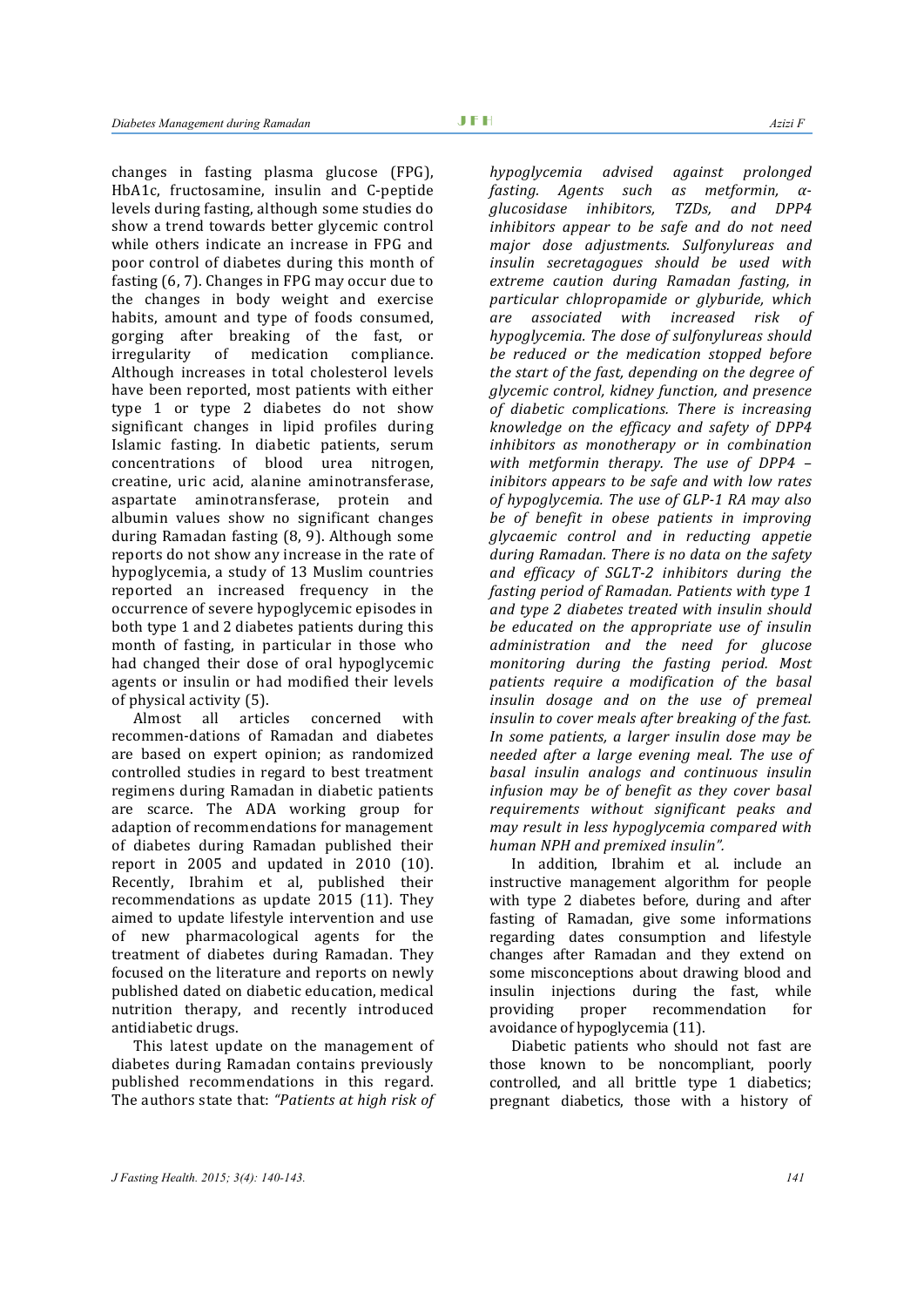diabetic ketoacidosis or hyperosmolar coma, and patients with serious complications such as coronary artery disease, cirrhosis and chronic renal failure; elderly patients with any degree of alertness problems, and diabetics with frequent episodes of hyper- or hypoglycemia before and/ or during Ramadan fasting (10, 11).

Diabetics who are motivated to observe fasting in Ramadan must visit a physician and a dietician before Ramadan. Dietary and glycemic control should be achieved and advice relating diet adherence, appropriate exercise,<br>self-monitoring of blood glucose and self-monitoring compliance with medical therapy should be emphasized (12).

It is northworthy that many diabetic muslim believers wish to fast during Ramadan, inspite of being medically unfit to do fast. In addition, many diabetics are not controlled or do not have appropriate lifestyle to enter fasting. Therefore, a conprehensive medical assessment and risk stratification must be done by physicians 1-2 months before Ramadan. This should include patient education regarding nutrition, physical activity, warning symptoms and self mentoring blood glucose, as well as revision of therapy. Regular follow up just before start of fast and during Ramadan is needed for provision of best<br>management and this should include management reappraisal of diet, physical activity and drug treatment continuously before during and after Ramadan (13).

While publishing recent recommendations of diabetic management during Ramadan has been helpful and some studies have shown that physicians have increasingly adopted multiple approaches to the management of fasting during Ramadan (14), many unresolved issues remain. Firstly, there is urgent need for multinational prospective studies including well-designed cohort and randomized clinical trials, in order to confirm many expert-based recommendations. Secondly, many diabetics visit physicians immediately before Ramadan without proper HbA1c control and adequate education. Majority of these patients may not agree with advice of physician to avoid fasting and they go observe Ramadan fasting. Thirdly, some expert recommendations many not be applicable in real practice. Newer drugs have less potency for decreasing blood sugar and could not replace other more potent medications; many patients are controlled on a combination of full dose sulfonylureas, in particular glibenclamide and metformin that could not be controlled with other drugs, in particular if they see physician just before the start of fast. The same is true for those insulindependent patients on combination therapy of NPH and regular insulin.

These and other observations indicate that physicians must observe, assess, and evaluate each diabetic patient separately. While patient separately. While respecting patient's wishes and taking into consideration physician advice with a holistic view in all aspects of diabetic care, physicians should focus on management of individual patients and try to do the best help them to observe fasting of Ramadan with proper control and minimal complications.

## **References**

- 1. Azizi F. Medical aspects of Islamic fasting. Med J Islam Rep Iran. 1996; 10(3):241-6.
- 2. Azizi F. Research in Islamic fasting and health. Ann Saudi Med. 2002; 22(3-4):186-91.
- 3. Azizi F, Rasouli HA. Serum glucose, bilirubin, calcium, phosphorus, protein and albumin concentrations during Ramadan. Med J Islam Rep Iran. 1987; 1(1):38-41.
- 4. Heber D. Starvation and nutrition therapy. In: Endocrinology. De Groot LJ, Jameson JL, editors. 4th ed. Philadelphia: WB Saunders; 2001. P. 642-5.
- 5. [Salti I,](http://www.ncbi.nlm.nih.gov/pubmed/?term=Salti%20I%5BAuthor%5D&cauthor=true&cauthor_uid=15451892) [Bénard E,](http://www.ncbi.nlm.nih.gov/pubmed/?term=B%C3%A9nard%20E%5BAuthor%5D&cauthor=true&cauthor_uid=15451892) [Detournay B,](http://www.ncbi.nlm.nih.gov/pubmed/?term=Detournay%20B%5BAuthor%5D&cauthor=true&cauthor_uid=15451892) [Bianchi-Biscay M,](http://www.ncbi.nlm.nih.gov/pubmed/?term=Bianchi-Biscay%20M%5BAuthor%5D&cauthor=true&cauthor_uid=15451892)  [Le Brigand C,](http://www.ncbi.nlm.nih.gov/pubmed/?term=Le%20Brigand%20C%5BAuthor%5D&cauthor=true&cauthor_uid=15451892) [Voinet C,](http://www.ncbi.nlm.nih.gov/pubmed/?term=Voinet%20C%5BAuthor%5D&cauthor=true&cauthor_uid=15451892) et al. A population-based study of diabetes and its characteristics during the fasting month of Ramadan in 13 countries: results of the epidemiology of diabetes and Ramadan 1422/2001 (EPIDIAR) study. [Diabetes](http://www.ncbi.nlm.nih.gov/pubmed?term=27%5Bvolume%5D+AND+2306%5Bpage%5D+AND+2004%5Bpdat%5D&cmd=detailssearch)  [Care.](http://www.ncbi.nlm.nih.gov/pubmed?term=27%5Bvolume%5D+AND+2306%5Bpage%5D+AND+2004%5Bpdat%5D&cmd=detailssearch) 2004; 27(10):2306-11.
- 6. [Omar MA,](http://www.ncbi.nlm.nih.gov/pubmed/?term=Omar%20MA%5BAuthor%5D&cauthor=true&cauthor_uid=9405925) [Motala AA.](http://www.ncbi.nlm.nih.gov/pubmed/?term=Motala%20AA%5BAuthor%5D&cauthor=true&cauthor_uid=9405925) Fasting in Ramadan and the diabetic patient. [Diabetes Care.](http://www.ncbi.nlm.nih.gov/pubmed?term=20%5Bvolume%5D+AND+1925%5Bpage%5D+AND+1997%5Bpdat%5D&cmd=detailssearch) 1997; 20(12):1925-6.
- 7. Azizi F, Siahkolah B. Ramadan fasting and diabetes mellitus. Arch Iran Med. 2003; 6(4):237-42.
- 8. Salman H, Abdallah MA, Abanamy MA, al Howasi M. [Ramadan fasting in diabetic children in](http://www.ncbi.nlm.nih.gov/pubmed/1643812)  [Riyadh.](http://www.ncbi.nlm.nih.gov/pubmed/1643812) Diabet Med. 1992; 9(6):583-4.
- 9. Mafauzy M, Mohammed WB, Anum MY, Zulkifli A, Ruhani AH. [A study of the fasting diabetic](http://www.ncbi.nlm.nih.gov/pubmed/2152063)  [patients during the month of Ramadan.](http://www.ncbi.nlm.nih.gov/pubmed/2152063) Med J Malaysia. 1990; 45(1):14-7.
- 10. [Al-Arouj M,](http://www.ncbi.nlm.nih.gov/pubmed/?term=Al-Arouj%20M%5BAuthor%5D&cauthor=true&cauthor_uid=20668157) [Assaad-Khalil S,](http://www.ncbi.nlm.nih.gov/pubmed/?term=Assaad-Khalil%20S%5BAuthor%5D&cauthor=true&cauthor_uid=20668157) [Buse J,](http://www.ncbi.nlm.nih.gov/pubmed/?term=Buse%20J%5BAuthor%5D&cauthor=true&cauthor_uid=20668157) Fahdil L, Fahmy M, Hafez M, et al. Recommendations for management of diabetes during Ramadan: update 2010. [Diabetes Care.](http://www.ncbi.nlm.nih.gov/pubmed?term=33%5Bvolume%5D+AND+1895%5Bpage%5D+AND+2010%5Bpdat%5D&cmd=detailssearch) 2010; 33(8):1895- 902.